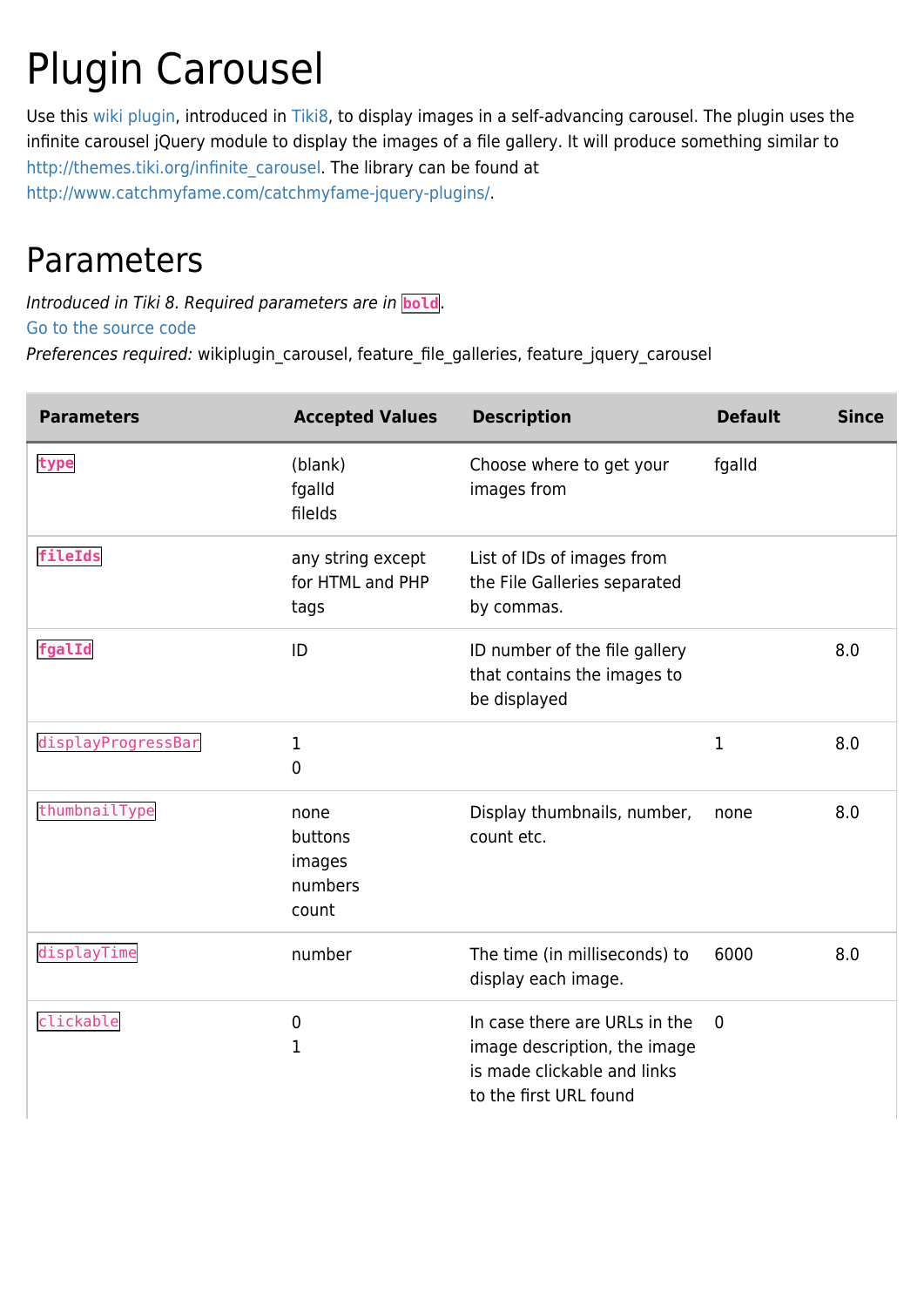| sort mode                  | fieldname ascoor<br>fieldname_desc<br>with actual<br>database field name<br>in place of<br>fieldname. | Sort by database table field<br>name, ascending or<br>descending. Examples:<br>fileId_asc or name_desc. | created desc 8.0 |     |
|----------------------------|-------------------------------------------------------------------------------------------------------|---------------------------------------------------------------------------------------------------------|------------------|-----|
| autoPilot                  | 1<br>0                                                                                                | Start the carousel<br>automatically when the page<br>loads (default: Yes).                              | 1                | 8.0 |
| thumbnailHeight            | text                                                                                                  | Height of thumbnail box in<br>CSS units (default 20px)                                                  | 20px             | 8.0 |
| thumbnailWidth             | text                                                                                                  | Width of thumbnail box in<br>CSS units (default 20px)                                                   | 20px             | 8.0 |
| transitionSpeed            | number                                                                                                | The time (in milliseconds) for<br>the transition between two<br>images.                                 | 1500             | 8.0 |
| textholderHeight           | real between 0 and<br>1                                                                               | The height of the caption.<br>This is a fraction of the<br>height of the images.                        | .2               | 8.0 |
| displaySize                | Real between 0 and<br>1, or integer over 10                                                           | Scale image between 0 and<br>1 to reduce it, or set a<br>maximum size in pixels                         | $\mathbf 1$      | 8.0 |
| displayThumbnailBackground | 1<br>0                                                                                                | Legacy v2 param: Use<br>corresponding image as<br>background for a thumbnail<br>box.                    | 1                | 8.0 |
| thumbnailFontSize          | CSS units                                                                                             | Legacy v2 param: Font size<br>of thumbnail box in CSS<br>units (default 7em).                           | .7em             | 8.0 |
| displayThumbnailNumbers    | 1<br>0                                                                                                | Legacy v2 param: Display<br>place numbers in the<br>thumbnail boxes.                                    | 1                | 8.0 |
| displayThumbnails          | 1<br>0                                                                                                | Legacy v2 param: Display<br>thumbnails.                                                                 | 1                | 8.0 |

## Example

This code:

{carousel fgalId="6"}